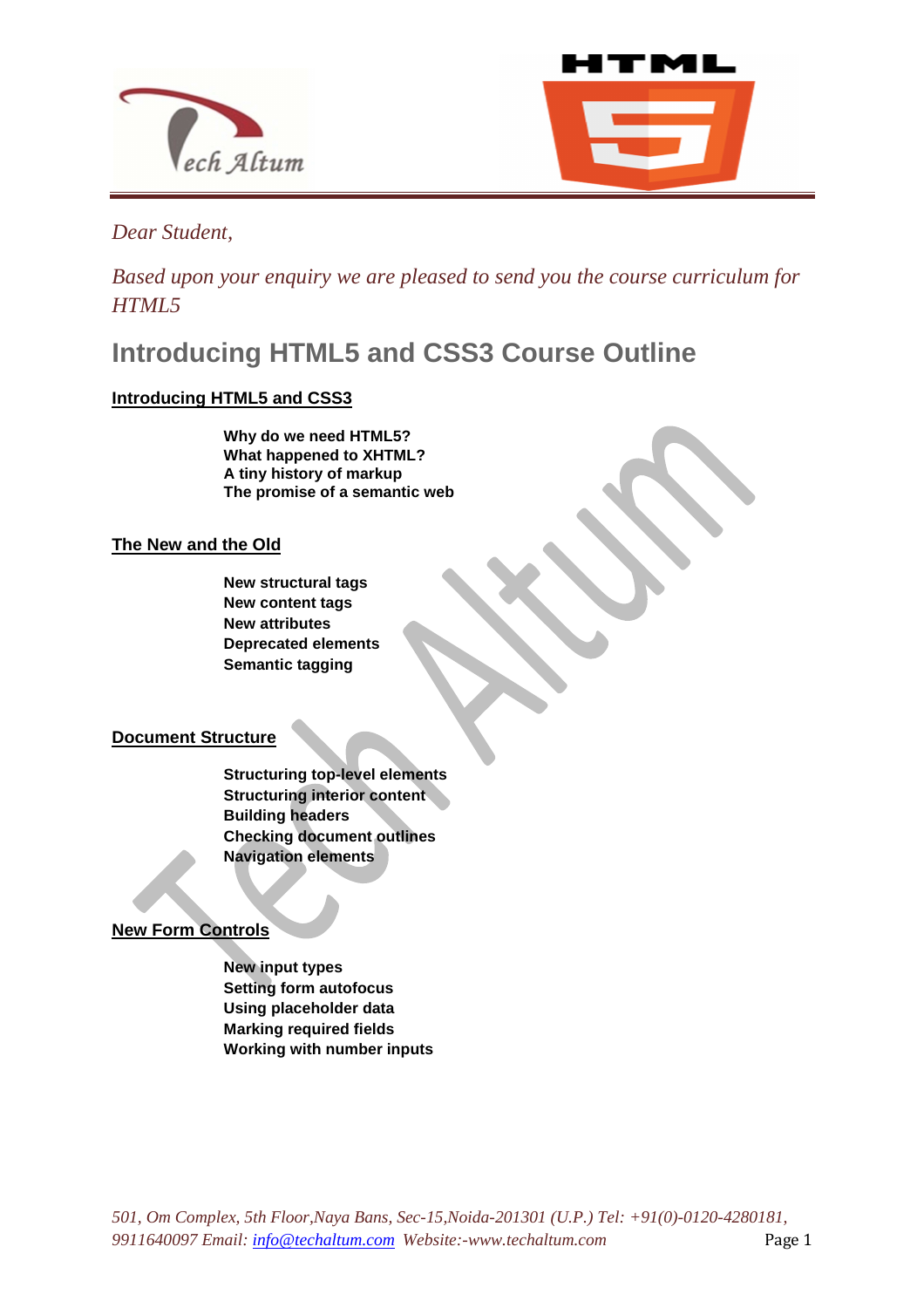



### **The HTML5 API**

**Canvas overview Adding canvas content Canvas vs. SVG Drawing operations** 

l

#### **Video and Audio**

**Video overview Audio and video containers Audio and video codecs Supported formats Mobile considerations**

#### **Introducing CSS3**

**CSS1 v. CSS2 v. CSS3 What's new in CSS3 Why do we need it? CSS3 and HTML5 CSS3 and JavaScript**

# **Corners, Colours, Backgrounds**

**Rounded corners Color and opacity Border Image Gradients Multiple backgrounds** 

# **Techniques and Effects**

**Text and box shadows Creating reflections Scaling and transformations**

# **Fonts and Text Handling**

**Multi-column layout Text overflow ellipsis @font-face**